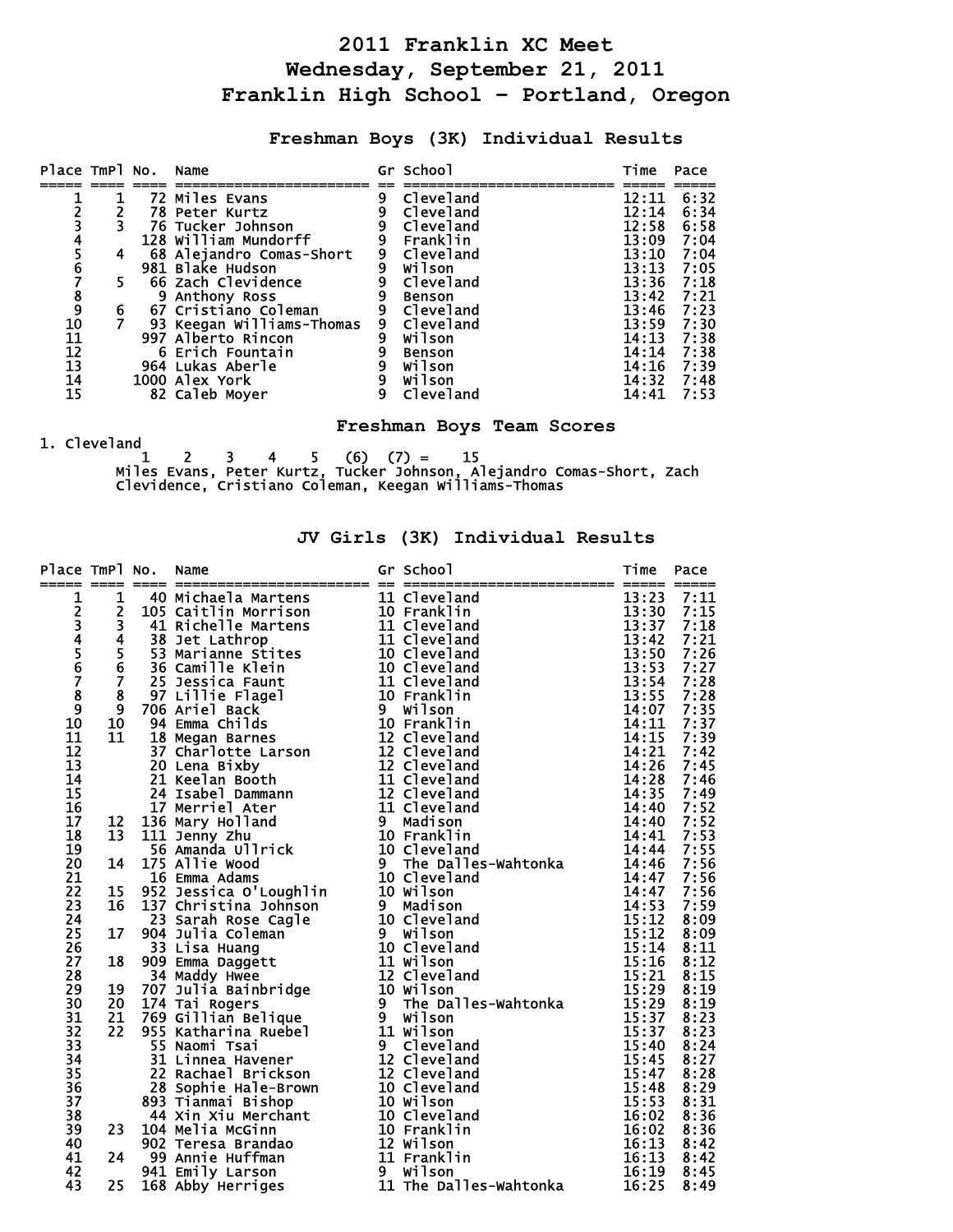|              |                                                                                     | 44<br>45 26 135 Rene Elam<br>46 27 103 Tucker McClaren<br>46 27 103 Olivia wilk<br>47 28 Difvia wilk<br>47 28 Sarah McInroy<br>47 Sarah McInroy<br>47 Sarah McInroy<br>47 Sarah McInroy<br>47 Sarah McInroy<br>47 Sarah McInroy<br>47 Sarah McInroy |  |
|--------------|-------------------------------------------------------------------------------------|-----------------------------------------------------------------------------------------------------------------------------------------------------------------------------------------------------------------------------------------------------|--|
|              |                                                                                     | JV Girls Team Scores                                                                                                                                                                                                                                |  |
| 1. Cleveland |                                                                                     |                                                                                                                                                                                                                                                     |  |
|              | $3 \t4 \t5 \t6 \t(7) (11) = 19$<br>1.<br>Camille Klein, Jessica Faunt, Megan Barnes | Michaela Martens, Richelle Martens, Jet Lathrop, Marianne Stites,                                                                                                                                                                                   |  |
| 2. Franklin  | $10 \quad 13 \quad 23 \quad (24) \quad (27) = \quad 56$<br>2<br>$\bf 8$             |                                                                                                                                                                                                                                                     |  |
|              |                                                                                     | Caitlin Morrison, Lillie Flagel, Emma Childs, Jenny Zhu, Melia McGinn,<br>Annie Huffman, Tucker McClaren                                                                                                                                            |  |
| 3. Wilson    |                                                                                     |                                                                                                                                                                                                                                                     |  |
|              | Bainbridge, Gillian Belique, Katharina Ruebel                                       | 9 15 17 18 19 (21) (22) = 78<br>Ariel Back, Jessica O'Loughlin, Julia Coleman, Emma Daggett, Julia                                                                                                                                                  |  |
|              | 4. The Dalles-Wahtonka<br>14  20  25  28  29  (30) = 116                            |                                                                                                                                                                                                                                                     |  |
|              | Nicole Johnson                                                                      | Allie Wood, Tai Rogers, Abby Herriges, Lindsey Ellett, Haley Ellett,                                                                                                                                                                                |  |
| 5. Madison   |                                                                                     |                                                                                                                                                                                                                                                     |  |
|              | Prehn, Rosallie Medina                                                              | $\begin{array}{r} 12 & 16 & 26 & 31 & 32 & (33) & = & 117 \end{array}$ Mary Holland, Christina Johnson, Rene Elam, Paige Livegood, Rachel                                                                                                           |  |
|              |                                                                                     |                                                                                                                                                                                                                                                     |  |

**Varsity Girls (5K) Individual Results** 

| Place TmPl No. |                | Name | Gr School                                                                                                                                                                                                                                           | Time        | Pace |
|----------------|----------------|------|-----------------------------------------------------------------------------------------------------------------------------------------------------------------------------------------------------------------------------------------------------|-------------|------|
| =====          | ====           |      | -----------------------                                                                                                                                                                                                                             | ===== ===== |      |
|                | 1              |      |                                                                                                                                                                                                                                                     | 20:38       | 6:39 |
|                | $\overline{2}$ |      |                                                                                                                                                                                                                                                     | 20:57       | 6:45 |
|                | 3              |      |                                                                                                                                                                                                                                                     | 21:00       | 6:46 |
|                | $\overline{4}$ |      |                                                                                                                                                                                                                                                     | 21:02       | 6:46 |
| 123456789      | $\frac{5}{6}$  |      | Mahtonka<br>$\begin{array}{r} 22:14 \\ 22:18 \\ 7:1 \\ 22:36 \\ 7:1 \\ 22:50 \\ 7:22:50 \\ 23:03 \\ 23:14 \\ 73:16 \\ 73:16 \end{array}$                                                                                                            | 21:24       | 6:54 |
|                |                |      |                                                                                                                                                                                                                                                     |             | 7:02 |
|                |                |      |                                                                                                                                                                                                                                                     |             | 7:08 |
|                | 8              |      |                                                                                                                                                                                                                                                     |             | 7:10 |
|                | $\overline{9}$ |      |                                                                                                                                                                                                                                                     |             | 7:11 |
| 10             | 10             |      |                                                                                                                                                                                                                                                     |             | 7:17 |
| 11             | 11             |      |                                                                                                                                                                                                                                                     |             | 7:21 |
| 12             | 12             |      |                                                                                                                                                                                                                                                     |             | 7:25 |
| 13             | 13             |      |                                                                                                                                                                                                                                                     |             | 7:29 |
| 14             |                |      |                                                                                                                                                                                                                                                     | 23:16       | 7:30 |
| 15             | 14             |      |                                                                                                                                                                                                                                                     | 23:21       | 7:31 |
| 16             | 15             |      |                                                                                                                                                                                                                                                     | 23:22       | 7:32 |
| 17             | 16             |      |                                                                                                                                                                                                                                                     | 23:23       | 7:32 |
| 18             | 17             |      |                                                                                                                                                                                                                                                     | 23:53       | 7:41 |
| 19             | 18             |      |                                                                                                                                                                                                                                                     | 24:07       | 7:46 |
|                | 19             |      |                                                                                                                                                                                                                                                     | 24:07       | 7:46 |
| 20<br>21       | 20             |      |                                                                                                                                                                                                                                                     | 24:07       | 7:46 |
| 22             | 21             |      |                                                                                                                                                                                                                                                     | 24:12       | 7:48 |
| 23             | 22             |      |                                                                                                                                                                                                                                                     | 24:15       | 7:49 |
| 24             | 23             |      |                                                                                                                                                                                                                                                     | 24:15       | 7:49 |
| 25             | 24             |      |                                                                                                                                                                                                                                                     | 24:20       | 7:50 |
| 26             |                |      |                                                                                                                                                                                                                                                     | 24:44       | 7:58 |
| 27             | 25             |      |                                                                                                                                                                                                                                                     | 25:02       | 8:04 |
| 28             | 26             |      |                                                                                                                                                                                                                                                     | 25:12       | 8:07 |
| 29             | 27             |      |                                                                                                                                                                                                                                                     | 25:42       | 8:17 |
| 30             |                |      |                                                                                                                                                                                                                                                     | 26:00       | 8:22 |
| 31             | 28             |      |                                                                                                                                                                                                                                                     | 26:10       | 8:26 |
| 32             | 29             |      | 100 Margarita Lauer<br>101 Mona Law<br>101 Mona Law<br>101 Mona Law<br>11 Care 11 Civilib 11 Franklin<br>11 Care 11 Civilib 11 Civilib<br>11 Care 11 Civilib 11 Civilib<br>108 Chloe Retallack<br>10 The palles-wahtonka<br>108 Chloe Retallack<br> | 26:11       | 8:26 |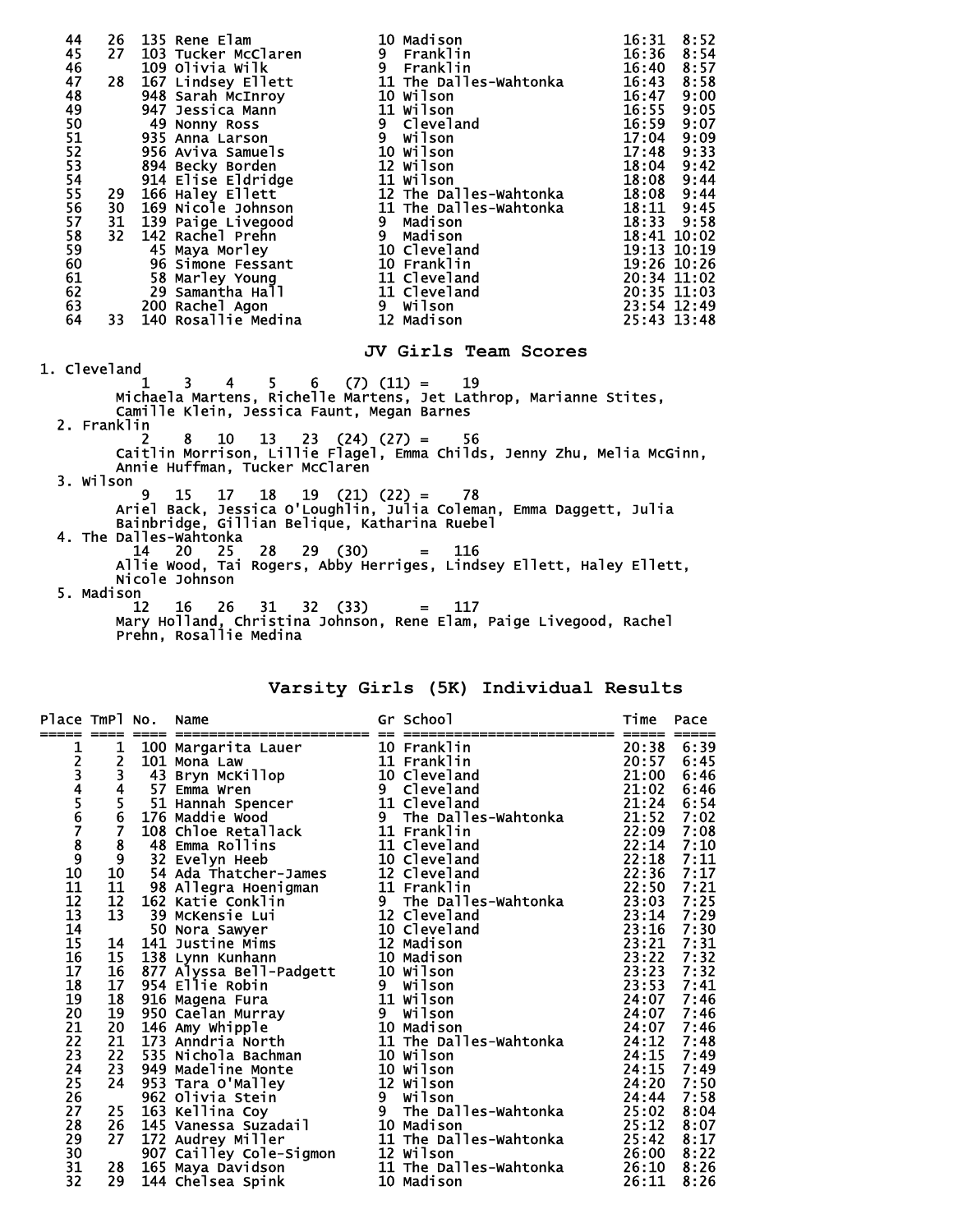| 30 107 Sarah Phan<br>34<br>31 164 Anna Daggett<br>35<br>32 134 Hannah Cooper<br>36 -<br>33 143 Amber Shackelford | 10 Franklin<br>26:33 8:33<br>11 The Dalles-Wahtonka<br>26:35 8:34<br>12 Madison<br>27:55 9:00<br>27:56 9:00<br>9 Madison |
|------------------------------------------------------------------------------------------------------------------|--------------------------------------------------------------------------------------------------------------------------|
|------------------------------------------------------------------------------------------------------------------|--------------------------------------------------------------------------------------------------------------------------|

**Varsity Girls Team Scores** 

 1. Cleveland  $3 \quad 4 \quad 5 \quad 8 \quad 9 \quad (10) \quad (13) = 29$  Bryn McKillop, Emma Wren, Hannah Spencer, Emma Rollins, Evelyn Heeb, Ada Thatcher-James, McKensie Lui 2. Franklin 1 2 7 11 30 = 51 Margarita Lauer, Mona Law, Chloe Retallack, Allegra Hoenigman, Sarah Phan 3. The Dalles-Wahtonka 6 12 21 25 27 (28) (31) = 91 Maddie Wood, Katie Conklin, Anndria North, Kellina Coy, Audrey Miller, Maya Davidson, Anna Daggett 4. Wilson 16 17 18 19 22 (23) (24) = 92 Alyssa Bell-Padgett, Ellie Robin, Magena Fura, Caelan Murray, Nichola Bachman, Madeline Monte, Tara O'Malley 5. Madison 14 15 20 26 29 (32) (33) = 104

 Justine Mims, Lynn Kunhann, Amy Whipple, Vanessa Suzadail, Chelsea Spink, Hannah Cooper, Amber Shackelford

**Varsity Boys (5K) Individual Results** 

|  |  | Place TmPl No. Name $\overline{gr}$ Gr School $\overline{gr}$ Time Pace $\overline{gr}$ and $\overline{gr}$ School $\overline{gr}$ Time Pace<br>$\begin{tabular}{@{}c c c c} $\mathsf{m}\mathsf{m}=\mathsf{m}\mathsf{m}=\mathsf{m}\mathsf{m}=\mathsf{m}\mathsf{m}=\mathsf{m}\mathsf{m}=\mathsf{m}\mathsf{m}=\mathsf{m}\mathsf{m}=\mathsf{m}\mathsf{m}=\mathsf{m}\mathsf{m}=\mathsf{m}\mathsf{m}=\mathsf{m}\mathsf{m}=\mathsf{m}\mathsf{m}=\mathsf{m}\mathsf{m}=\mathsf{m}\mathsf{m}=\mathsf{m}\mathsf{m}=\mathsf{m}\mathsf{m}=\mathsf{m}\mathsf{m}=\mathsf{m}\mathsf{m}=\mathsf{m}\$ |  |
|--|--|--------------------------------------------------------------------------------------------------------------------------------------------------------------------------------------------------------------------------------------------------------------------------------------------------------------------------------------------------------------------------------------------------------------------------------------------------------------------------------------------------------------------------------------------------------------------------------------|--|
|  |  |                                                                                                                                                                                                                                                                                                                                                                                                                                                                                                                                                                                      |  |
|  |  |                                                                                                                                                                                                                                                                                                                                                                                                                                                                                                                                                                                      |  |
|  |  |                                                                                                                                                                                                                                                                                                                                                                                                                                                                                                                                                                                      |  |
|  |  |                                                                                                                                                                                                                                                                                                                                                                                                                                                                                                                                                                                      |  |
|  |  |                                                                                                                                                                                                                                                                                                                                                                                                                                                                                                                                                                                      |  |
|  |  |                                                                                                                                                                                                                                                                                                                                                                                                                                                                                                                                                                                      |  |
|  |  |                                                                                                                                                                                                                                                                                                                                                                                                                                                                                                                                                                                      |  |
|  |  |                                                                                                                                                                                                                                                                                                                                                                                                                                                                                                                                                                                      |  |
|  |  |                                                                                                                                                                                                                                                                                                                                                                                                                                                                                                                                                                                      |  |
|  |  |                                                                                                                                                                                                                                                                                                                                                                                                                                                                                                                                                                                      |  |
|  |  |                                                                                                                                                                                                                                                                                                                                                                                                                                                                                                                                                                                      |  |
|  |  |                                                                                                                                                                                                                                                                                                                                                                                                                                                                                                                                                                                      |  |
|  |  |                                                                                                                                                                                                                                                                                                                                                                                                                                                                                                                                                                                      |  |
|  |  |                                                                                                                                                                                                                                                                                                                                                                                                                                                                                                                                                                                      |  |
|  |  |                                                                                                                                                                                                                                                                                                                                                                                                                                                                                                                                                                                      |  |
|  |  |                                                                                                                                                                                                                                                                                                                                                                                                                                                                                                                                                                                      |  |
|  |  |                                                                                                                                                                                                                                                                                                                                                                                                                                                                                                                                                                                      |  |
|  |  |                                                                                                                                                                                                                                                                                                                                                                                                                                                                                                                                                                                      |  |
|  |  |                                                                                                                                                                                                                                                                                                                                                                                                                                                                                                                                                                                      |  |
|  |  |                                                                                                                                                                                                                                                                                                                                                                                                                                                                                                                                                                                      |  |
|  |  |                                                                                                                                                                                                                                                                                                                                                                                                                                                                                                                                                                                      |  |
|  |  |                                                                                                                                                                                                                                                                                                                                                                                                                                                                                                                                                                                      |  |
|  |  |                                                                                                                                                                                                                                                                                                                                                                                                                                                                                                                                                                                      |  |
|  |  |                                                                                                                                                                                                                                                                                                                                                                                                                                                                                                                                                                                      |  |
|  |  |                                                                                                                                                                                                                                                                                                                                                                                                                                                                                                                                                                                      |  |
|  |  |                                                                                                                                                                                                                                                                                                                                                                                                                                                                                                                                                                                      |  |
|  |  |                                                                                                                                                                                                                                                                                                                                                                                                                                                                                                                                                                                      |  |
|  |  |                                                                                                                                                                                                                                                                                                                                                                                                                                                                                                                                                                                      |  |
|  |  |                                                                                                                                                                                                                                                                                                                                                                                                                                                                                                                                                                                      |  |
|  |  |                                                                                                                                                                                                                                                                                                                                                                                                                                                                                                                                                                                      |  |
|  |  |                                                                                                                                                                                                                                                                                                                                                                                                                                                                                                                                                                                      |  |
|  |  |                                                                                                                                                                                                                                                                                                                                                                                                                                                                                                                                                                                      |  |
|  |  |                                                                                                                                                                                                                                                                                                                                                                                                                                                                                                                                                                                      |  |
|  |  |                                                                                                                                                                                                                                                                                                                                                                                                                                                                                                                                                                                      |  |
|  |  |                                                                                                                                                                                                                                                                                                                                                                                                                                                                                                                                                                                      |  |
|  |  |                                                                                                                                                                                                                                                                                                                                                                                                                                                                                                                                                                                      |  |
|  |  |                                                                                                                                                                                                                                                                                                                                                                                                                                                                                                                                                                                      |  |
|  |  |                                                                                                                                                                                                                                                                                                                                                                                                                                                                                                                                                                                      |  |
|  |  |                                                                                                                                                                                                                                                                                                                                                                                                                                                                                                                                                                                      |  |
|  |  |                                                                                                                                                                                                                                                                                                                                                                                                                                                                                                                                                                                      |  |
|  |  |                                                                                                                                                                                                                                                                                                                                                                                                                                                                                                                                                                                      |  |
|  |  |                                                                                                                                                                                                                                                                                                                                                                                                                                                                                                                                                                                      |  |
|  |  |                                                                                                                                                                                                                                                                                                                                                                                                                                                                                                                                                                                      |  |
|  |  |                                                                                                                                                                                                                                                                                                                                                                                                                                                                                                                                                                                      |  |
|  |  |                                                                                                                                                                                                                                                                                                                                                                                                                                                                                                                                                                                      |  |
|  |  |                                                                                                                                                                                                                                                                                                                                                                                                                                                                                                                                                                                      |  |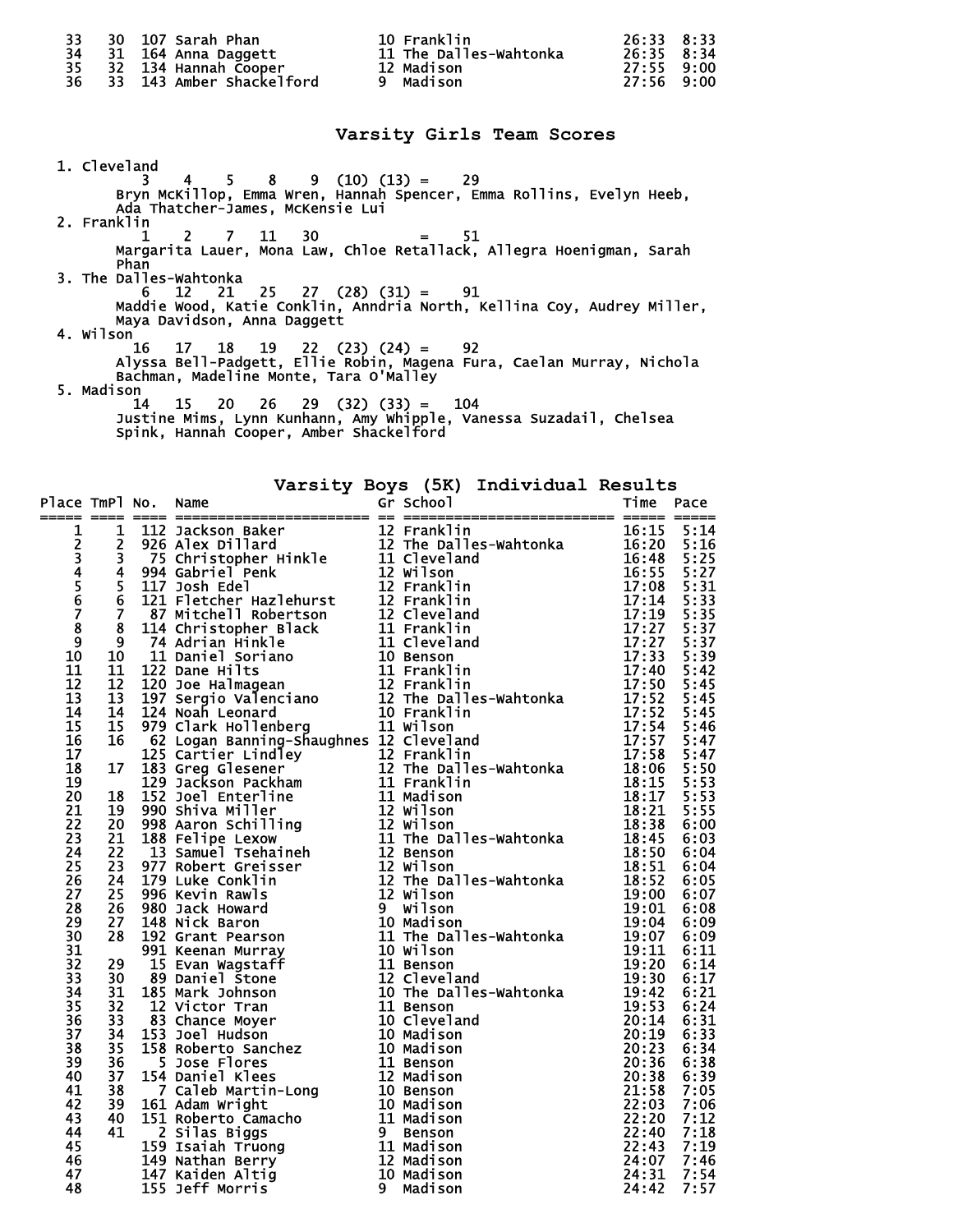**Varsity Boys Team Scores** 

 1. Franklin 1 5 6 8 11 (12) (14) = 31 Jackson Baker, Josh Edel, Fletcher Hazlehurst, Christopher Black, Dane Hilts, Joe Halmagean, Noah Leonard 2. Cleveland 3 7 9 16 30 (33) = 65 Christopher Hinkle, Mitchell Robertson, Adrian Hinkle, Logan Banning-Shaughness, Daniel Stone, Chance Moyer 3. The Dalles-Wahtonka 2 13 17 21 24 (28) (31) = 77 Alex Dillard, Sergio Valenciano, Greg Glesener, Felipe Lexow, Luke Conklin, Grant Pearson, Mark Johnson 4. Wilson  $\overline{4}$  4 15 19 20 23 (25) (26) = 81 Gabriel Penk, Clark Hollenberg, Shiva Miller, Aaron Schilling, Robert Greisser, Kevin Rawls, Jack Howard 5. Benson 10 22 29 32 36 (38) (41) = 129 Daniel Soriano, Samuel Tsehaineh, Evan Wagstaff, Victor Tran, Jose Flores, Caleb Martin-Long, Silas Biggs 6. Madison 18 27 34 35 37 (39) (40) = 151 Joel Enterline, Nick Baron, Joel Hudson, Roberto Sanchez, Daniel Klees, Adam Wright, Roberto Camacho

**JV Boys (5K) Individual Results** 

|                                                                                                                      |  |  | The books and the state of school in the state of school in the state of $\frac{12}{115}$ and $\frac{12}{115}$ and $\frac{12}{115}$ and $\frac{12}{115}$ and $\frac{12}{115}$ and $\frac{12}{115}$ and $\frac{12}{115}$ and $\frac{12}{115}$ and $\frac{12}{115}$ |  |
|----------------------------------------------------------------------------------------------------------------------|--|--|-------------------------------------------------------------------------------------------------------------------------------------------------------------------------------------------------------------------------------------------------------------------|--|
|                                                                                                                      |  |  |                                                                                                                                                                                                                                                                   |  |
| $\frac{1}{2}$<br>$\frac{3}{4}$<br>$\frac{4}{5}$<br>$\frac{5}{6}$<br>$\frac{7}{8}$<br>$\frac{8}{9}$<br>$\frac{9}{10}$ |  |  |                                                                                                                                                                                                                                                                   |  |
|                                                                                                                      |  |  |                                                                                                                                                                                                                                                                   |  |
|                                                                                                                      |  |  |                                                                                                                                                                                                                                                                   |  |
|                                                                                                                      |  |  |                                                                                                                                                                                                                                                                   |  |
|                                                                                                                      |  |  |                                                                                                                                                                                                                                                                   |  |
|                                                                                                                      |  |  |                                                                                                                                                                                                                                                                   |  |
|                                                                                                                      |  |  |                                                                                                                                                                                                                                                                   |  |
|                                                                                                                      |  |  |                                                                                                                                                                                                                                                                   |  |
|                                                                                                                      |  |  |                                                                                                                                                                                                                                                                   |  |
| 11                                                                                                                   |  |  |                                                                                                                                                                                                                                                                   |  |
| $\overline{12}$                                                                                                      |  |  |                                                                                                                                                                                                                                                                   |  |
| 13                                                                                                                   |  |  |                                                                                                                                                                                                                                                                   |  |
| 14                                                                                                                   |  |  |                                                                                                                                                                                                                                                                   |  |
| $\overline{15}$                                                                                                      |  |  |                                                                                                                                                                                                                                                                   |  |
| 16                                                                                                                   |  |  |                                                                                                                                                                                                                                                                   |  |
| 17                                                                                                                   |  |  |                                                                                                                                                                                                                                                                   |  |
| 18                                                                                                                   |  |  |                                                                                                                                                                                                                                                                   |  |
| 19                                                                                                                   |  |  |                                                                                                                                                                                                                                                                   |  |
| 20                                                                                                                   |  |  |                                                                                                                                                                                                                                                                   |  |
| 21                                                                                                                   |  |  |                                                                                                                                                                                                                                                                   |  |
| 22                                                                                                                   |  |  |                                                                                                                                                                                                                                                                   |  |
| $\overline{2}\overline{3}$                                                                                           |  |  |                                                                                                                                                                                                                                                                   |  |
| 24                                                                                                                   |  |  |                                                                                                                                                                                                                                                                   |  |
| $\overline{25}$                                                                                                      |  |  |                                                                                                                                                                                                                                                                   |  |
| 26                                                                                                                   |  |  |                                                                                                                                                                                                                                                                   |  |
| 27                                                                                                                   |  |  |                                                                                                                                                                                                                                                                   |  |
| 28                                                                                                                   |  |  |                                                                                                                                                                                                                                                                   |  |
| 29                                                                                                                   |  |  |                                                                                                                                                                                                                                                                   |  |
| 30                                                                                                                   |  |  |                                                                                                                                                                                                                                                                   |  |
| 31                                                                                                                   |  |  |                                                                                                                                                                                                                                                                   |  |
| 32                                                                                                                   |  |  |                                                                                                                                                                                                                                                                   |  |
| $\overline{3}$                                                                                                       |  |  |                                                                                                                                                                                                                                                                   |  |
| 34                                                                                                                   |  |  |                                                                                                                                                                                                                                                                   |  |
| $\overline{35}$                                                                                                      |  |  |                                                                                                                                                                                                                                                                   |  |
| 36                                                                                                                   |  |  |                                                                                                                                                                                                                                                                   |  |
| 37                                                                                                                   |  |  |                                                                                                                                                                                                                                                                   |  |
| 38                                                                                                                   |  |  |                                                                                                                                                                                                                                                                   |  |
| 39                                                                                                                   |  |  |                                                                                                                                                                                                                                                                   |  |
| 40                                                                                                                   |  |  |                                                                                                                                                                                                                                                                   |  |
| 41                                                                                                                   |  |  |                                                                                                                                                                                                                                                                   |  |
| 42                                                                                                                   |  |  |                                                                                                                                                                                                                                                                   |  |
| 43                                                                                                                   |  |  |                                                                                                                                                                                                                                                                   |  |
| 44                                                                                                                   |  |  |                                                                                                                                                                                                                                                                   |  |
| 45                                                                                                                   |  |  |                                                                                                                                                                                                                                                                   |  |
| 46                                                                                                                   |  |  | 10 Wilson                                                                                                                                                                                                                                                         |  |
|                                                                                                                      |  |  |                                                                                                                                                                                                                                                                   |  |